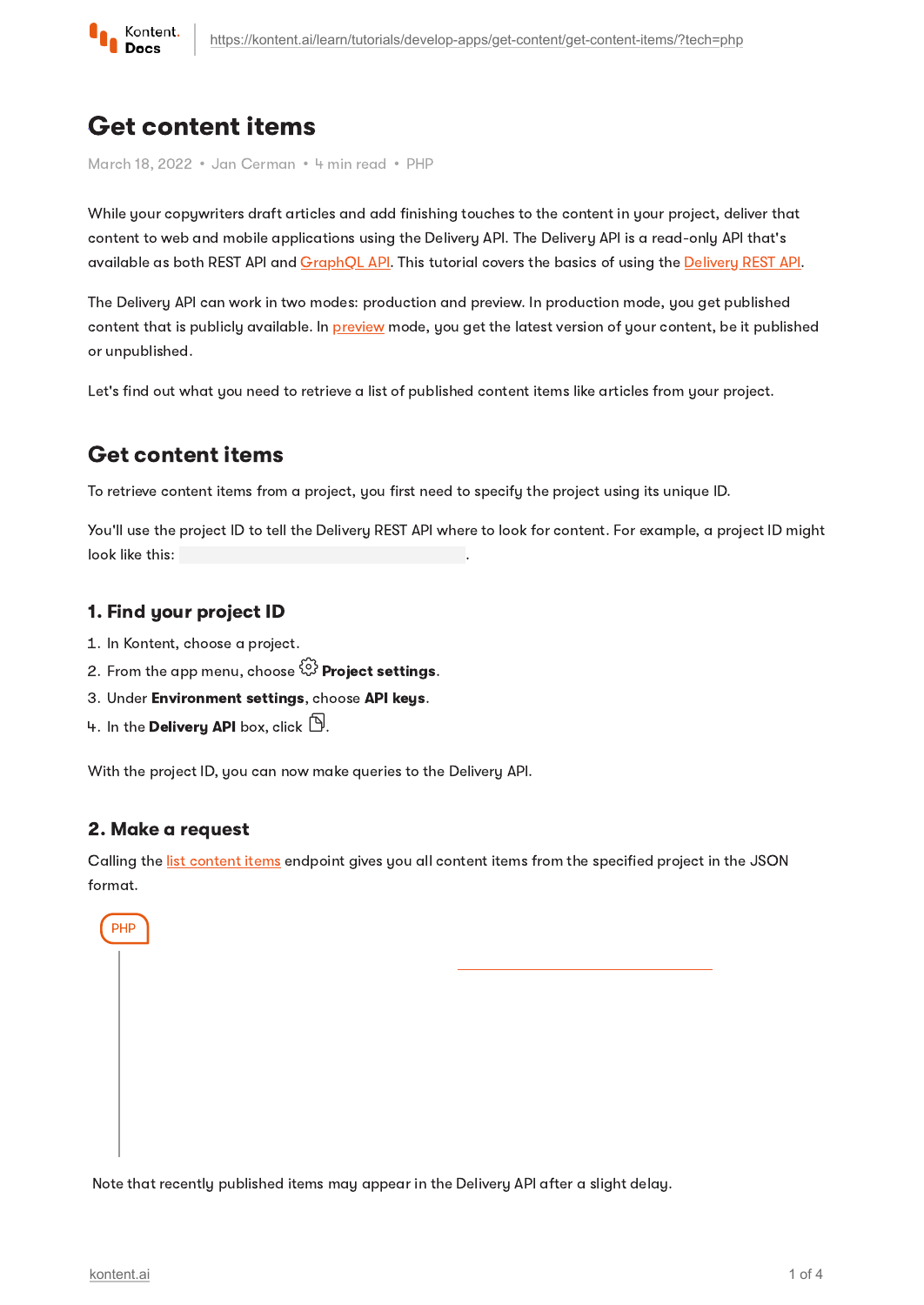

|                                              | <b>Paging the results</b>                                                                 |                   |                   |                           |  |  |
|----------------------------------------------|-------------------------------------------------------------------------------------------|-------------------|-------------------|---------------------------|--|--|
|                                              | If you don't need all content items at once, you can tinker with the paging by specifying |                   |                   |                           |  |  |
| the                                          | and                                                                                       | query parameters. |                   |                           |  |  |
| For example, calling the                     |                                                                                           |                   | endpoint with the | query parameters sets the |  |  |
| page size to 3 and gives you the third page. |                                                                                           |                   |                   |                           |  |  |

# Filter content items

Now that you can get all content items from your project, you need to filter them to get only a specific few. In this example, you'll retrieve articles. These are the content items based on the Article content type.

### 1. Find codenames

To move any further, you need to find the codename of the Article content type.

Codenames are alphanumeric identifiers of objects in Kontent. Codenames are initially [generated](https://kontent.ai/learn/tutorials/manage-kontent/content-modeling/create-and-delete-content-types/#a-edit-codenames) from the object's name, like content item name, when it's saved for the first time.

You can copy codenames by clicking  $^{\text{\tiny (\#)}}$  near the name of a content type, content element, or other objects in your project. For example, the find the codename of a content type named Article, go to Content model > Content types > Article >  $\langle # \rangle$ . **Quick facts about codenames**<br>Codenames are alphanumeric id<br>from the object's name, like cont<br> $\overline{\phantom{a}}$ <br>opy codenames by clicking  $\overline{\phantom{a}}^{\sharp\sharp}$ <br>oject. For example, the find the c<br>**nt tupes > Article >**  $\overline{\phantom{a}}^{\sharp$ 

Example: Displaying the codename of the Article content type.

Once you have the codename (in this case ) you can use it to filter the requested content items by their type.

### 2. Filter by codenames

The information about a content item's type is stored in the content item's System object, specifically, in its property. The System object contains metadata about the content item such as the last content modification date, language, collection, and more.

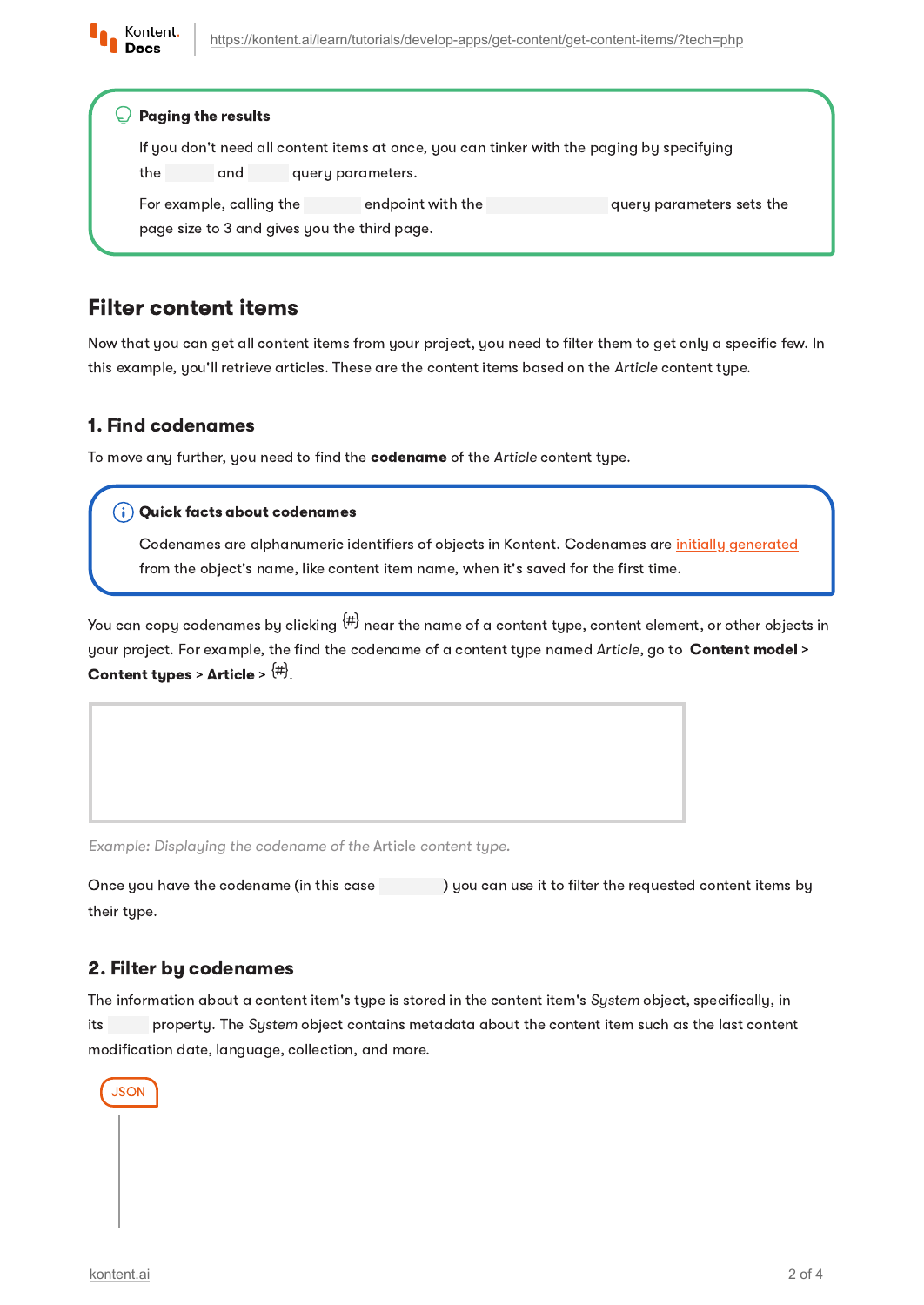

PHP

To filter the content items by type, you need to compare the value in the system property to using the following notation: . Any content items that are not based on the Article content type will be omitted from the response.



Tip: Check out more [examples](https://kontent.ai/learn/tutorials/develop-apps/get-content/filter-content-items-examples/) of filtering content with the Delivery APIs.

### Order content items

The Delivery API sorts content items alphabetically by their codenames by default. But with content like articles, you usually want to retrieve and display them in a certain order and get, for example, only three latest articles from your project.

| When getting lists of content items, you can specify their order by using the | query parameter. The                             |                                                      |                |                |  |  |
|-------------------------------------------------------------------------------|--------------------------------------------------|------------------------------------------------------|----------------|----------------|--|--|
| value of the                                                                  | query parameter must be in the following format: |                                                      |                |                |  |  |
| Where the                                                                     |                                                  | value specifies either a System property (such as    |                | ) or a content |  |  |
| element within a content item (such as                                        |                                                  | ). For instance, if you don't specify the order when |                |                |  |  |
| retrieving content, it is the equivalent of adding                            |                                                  |                                                      | to your query. |                |  |  |

To get three latest articles from your project, you need to provide the following query parameters:

– specifies the content type of the content items. – sets the number of content items to return (sometimes also referred to as page size). – sorts the content items by last modification date in descending order.